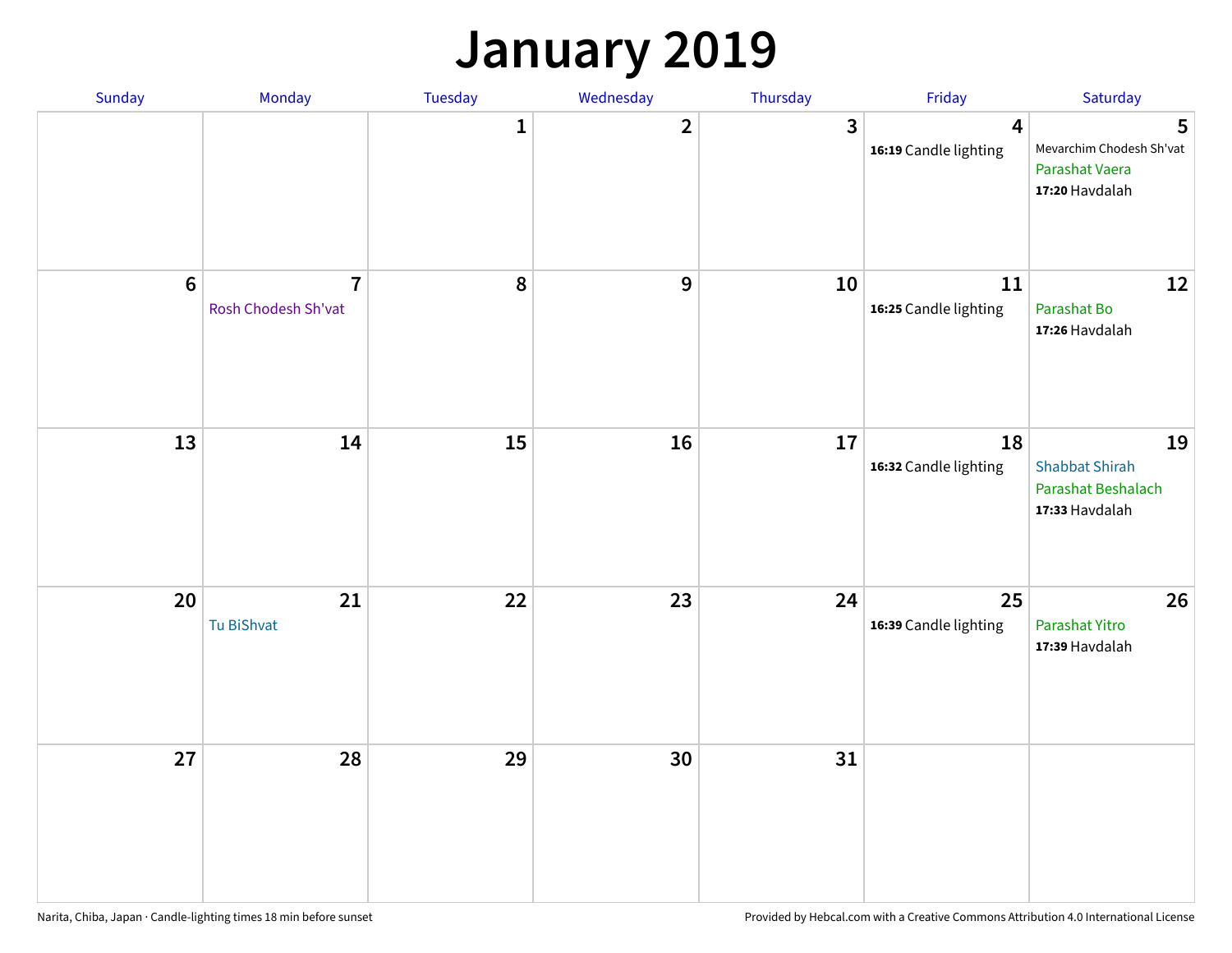# **February 2019**

| Sunday | Monday                  | Tuesday                  | Wednesday                             | Thursday       | Friday                                | Saturday                                                                                  |
|--------|-------------------------|--------------------------|---------------------------------------|----------------|---------------------------------------|-------------------------------------------------------------------------------------------|
|        |                         |                          |                                       |                | $\mathbf{1}$<br>16:47 Candle lighting | $\overline{2}$<br>Mevarchim Chodesh Adar I<br><b>Parashat Mishpatim</b><br>17:46 Havdalah |
| 3      | $\overline{\mathbf{4}}$ | 5<br>Rosh Chodesh Adar I | $6\phantom{1}$<br>Rosh Chodesh Adar I | $\overline{7}$ | $\pmb{8}$<br>16:54 Candle lighting    | 9<br>Parashat Terumah<br>17:53 Havdalah                                                   |
| 10     | 11                      | 12                       | 13                                    | 14             | 15<br>17:01 Candle lighting           | 16<br>Parashat Tetzaveh<br>17:59 Havdalah                                                 |
| 17     | 18                      | 19<br><b>Purim Katan</b> | 20                                    | 21             | 22<br>17:08 Candle lighting           | 23<br>Parashat Ki Tisa<br>18:06 Havdalah                                                  |
| 24     | 25                      | 26                       | 27                                    | 28             |                                       |                                                                                           |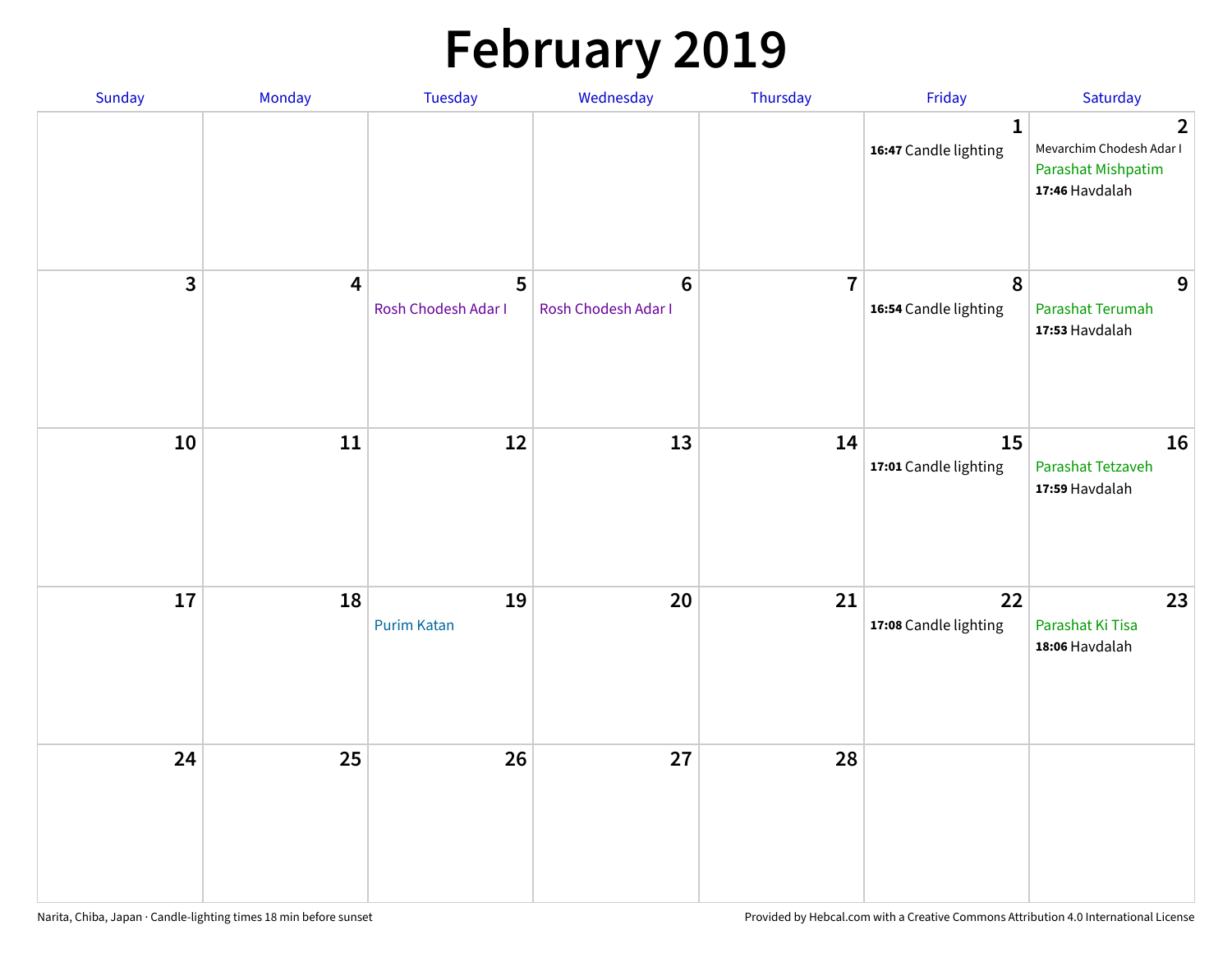#### **March 2019**

| Sunday       | Monday | Tuesday | Wednesday                                                                                | Thursday                               | Friday                                              | Saturday                                                                                                      |
|--------------|--------|---------|------------------------------------------------------------------------------------------|----------------------------------------|-----------------------------------------------------|---------------------------------------------------------------------------------------------------------------|
|              |        |         |                                                                                          |                                        | $\mathbf{1}$<br>17:15 Candle lighting               | $\overline{2}$<br><b>Shabbat Shekalim</b><br>Mevarchim Chodesh Adar II<br>Parashat Vayakhel<br>18:12 Havdalah |
| $\mathbf{3}$ | 4      | 5       | $6\phantom{1}6$                                                                          | $\overline{7}$<br>Rosh Chodesh Adar II | 8<br>Rosh Chodesh Adar II<br>17:21 Candle lighting  | 9<br>Parashat Pekudei<br>18:18 Havdalah                                                                       |
| 10           | 11     | 12      | 13                                                                                       | 14                                     | 15<br>17:27 Candle lighting                         | 16<br><b>Shabbat Zachor</b><br>Parashat Vayikra<br>18:24 Havdalah                                             |
| 17           | 18     | 19      | 20<br>04:29 Fast begins<br><b>Ta'anit Esther</b><br>18:21 Fast ends<br><b>Erev Purim</b> | 21<br>Purim                            | 22<br><b>Shushan Purim</b><br>17:33 Candle lighting | 23<br>Parashat Tzav<br>18:30 Havdalah                                                                         |
| 24           | 25     | 26      | 27                                                                                       | 28                                     | 29<br>17:39 Candle lighting                         | 30<br><b>Shabbat Parah</b><br>Mevarchim Chodesh Nisan<br>Parashat Shmini<br>18:36 Havdalah                    |
| 31           |        |         |                                                                                          |                                        |                                                     |                                                                                                               |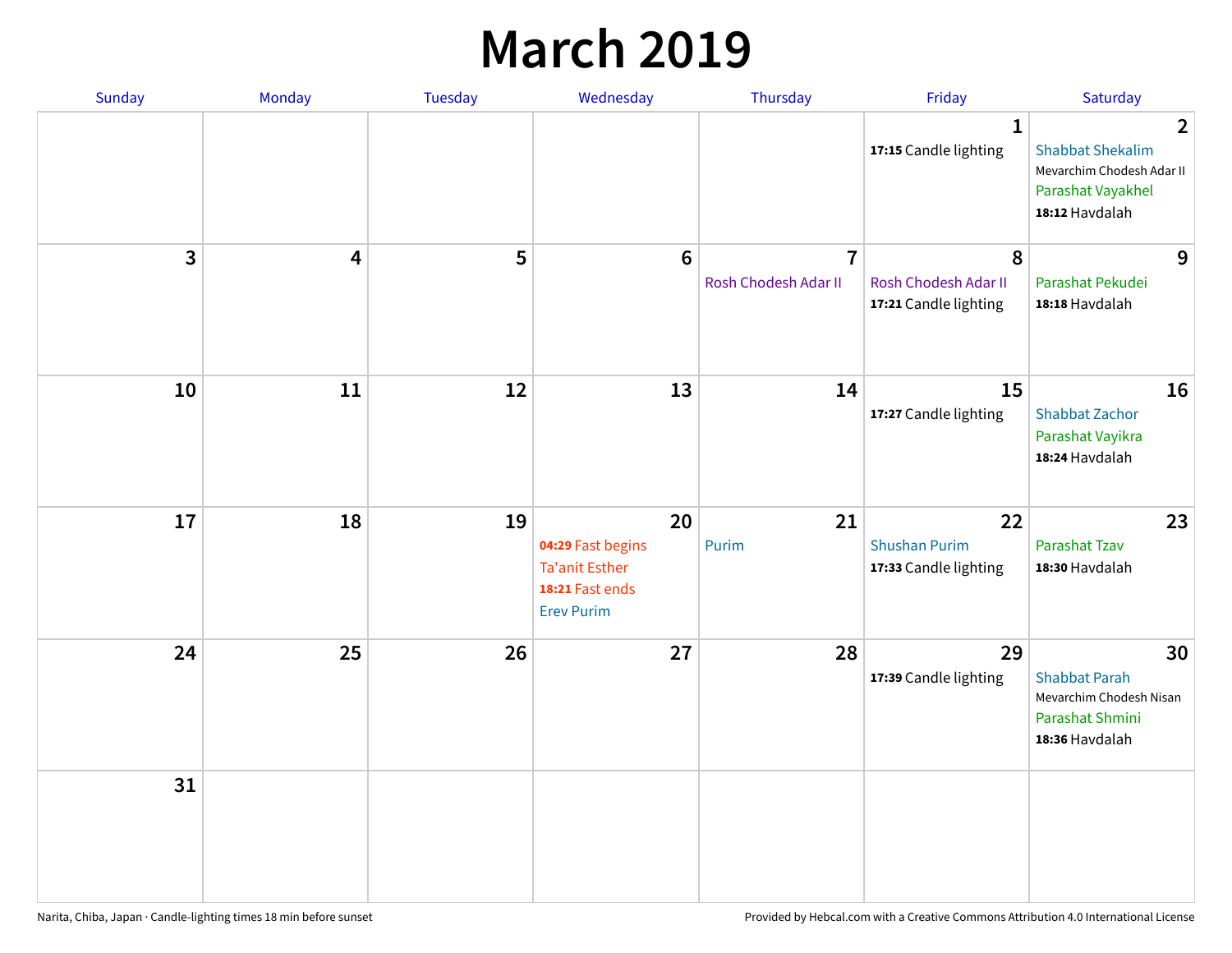## **April 2019**

| Sunday                            | Monday                  | Tuesday                | Wednesday             | Thursday                                        | Friday                                                                                            | Saturday                                                                                                             |
|-----------------------------------|-------------------------|------------------------|-----------------------|-------------------------------------------------|---------------------------------------------------------------------------------------------------|----------------------------------------------------------------------------------------------------------------------|
|                                   | $\mathbf{1}$            | $\overline{2}$         | 3                     | 4                                               | 5<br>17:45 Candle lighting                                                                        | $6\phantom{1}6$<br><b>Shabbat HaChodesh</b><br><b>Rosh Chodesh Nisan</b><br><b>Parashat Tazria</b><br>18:43 Havdalah |
| $\overline{7}$                    | 8                       | $\boldsymbol{9}$       | 10                    | 11                                              | 12<br>17:50 Candle lighting                                                                       | 13<br><b>Shabbat HaGadol</b><br>Parashat Metzora<br>18:49 Havdalah                                                   |
| 14                                | 15<br>Yom HaAliyah      | 16                     | 17                    | 18                                              | 19<br>03:42 Fast begins<br><b>Ta'anit Bechorot</b><br><b>Erev Pesach</b><br>17:56 Candle lighting | 20<br>Pesach I<br>18:55 Candle lighting                                                                              |
| 21<br>Pesach II<br>18:56 Havdalah | 22<br>Pesach III (CH"M) | 23<br>Pesach IV (CH"M) | 24<br>Pesach V (CH"M) | 25<br>Pesach VI (CH"M)<br>18:01 Candle lighting | 26<br><b>Pesach VII</b><br>18:02 Candle lighting                                                  | 27<br><b>Pesach VIII</b><br>19:02 Havdalah                                                                           |
| 28                                | 29                      | 30                     |                       |                                                 |                                                                                                   |                                                                                                                      |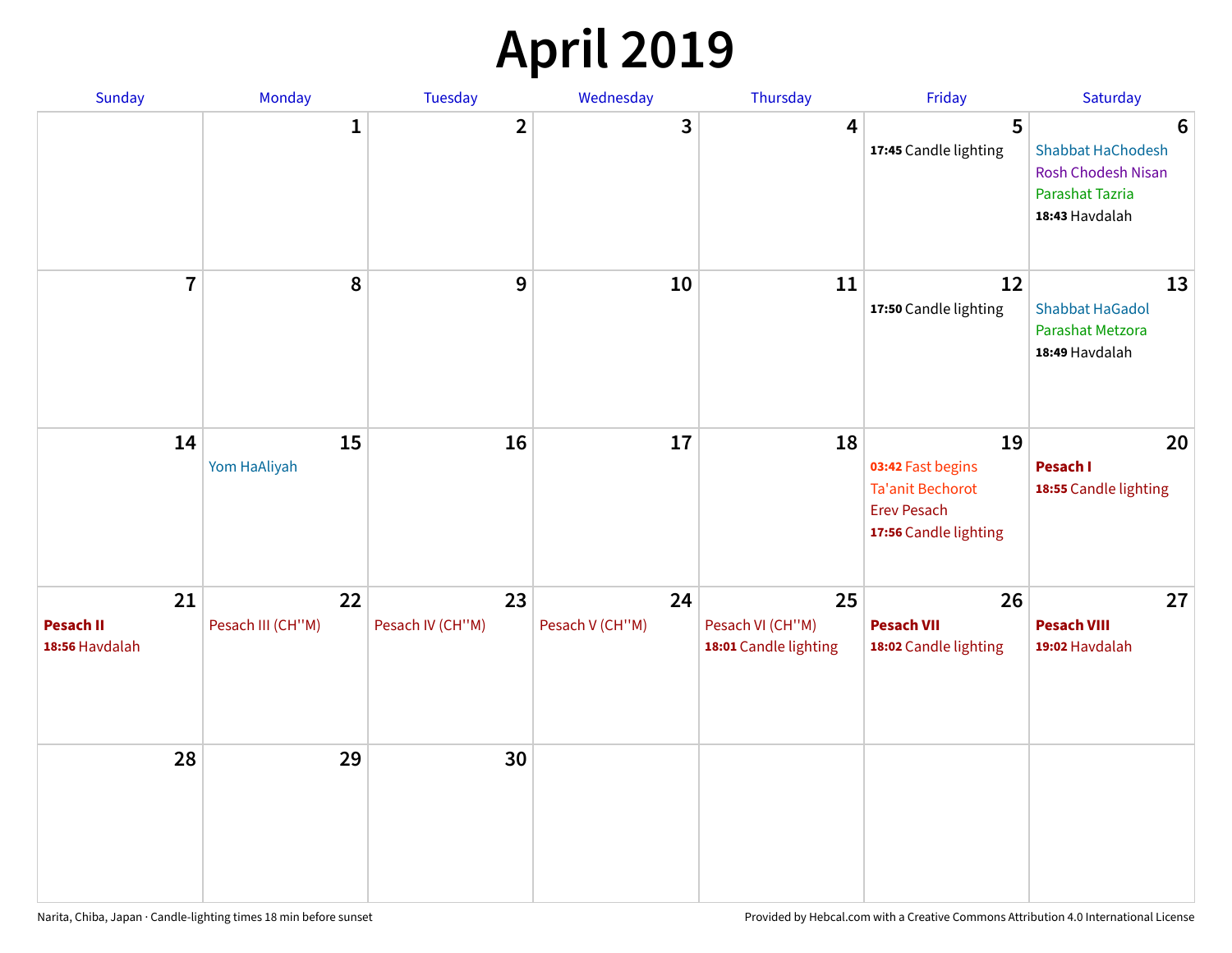#### **May 2019**

| Sunday                    | Monday                      | Tuesday        | Wednesday                  | Thursday                      | Friday                                           | Saturday                                                              |
|---------------------------|-----------------------------|----------------|----------------------------|-------------------------------|--------------------------------------------------|-----------------------------------------------------------------------|
|                           |                             |                | 1                          | $\overline{2}$<br>Yom HaShoah | $\overline{\mathbf{3}}$<br>18:08 Candle lighting | 4<br>Mevarchim Chodesh Iyyar<br>Parashat Achrei Mot<br>19:09 Havdalah |
| 5<br>Rosh Chodesh Iyyar   | $6\,$<br>Rosh Chodesh Iyyar | $\overline{7}$ | $\pmb{8}$<br>Yom HaZikaron | 9<br>Yom HaAtzma'ut           | 10<br>18:14 Candle lighting                      | 11<br>Parashat Kedoshim<br>19:15 Havdalah                             |
| 12                        | 13                          | 14             | 15                         | 16                            | 17<br>18:20 Candle lighting                      | 18<br>Parashat Emor<br>19:22 Havdalah                                 |
| 19<br><b>Pesach Sheni</b> | 20                          | 21             | 22                         | 23<br>Lag BaOmer              | 24<br>18:25 Candle lighting                      | 25<br>Parashat Behar<br>19:28 Havdalah                                |
| 26                        | 27                          | 28             | 29                         | 30                            | 31<br>18:30 Candle lighting                      |                                                                       |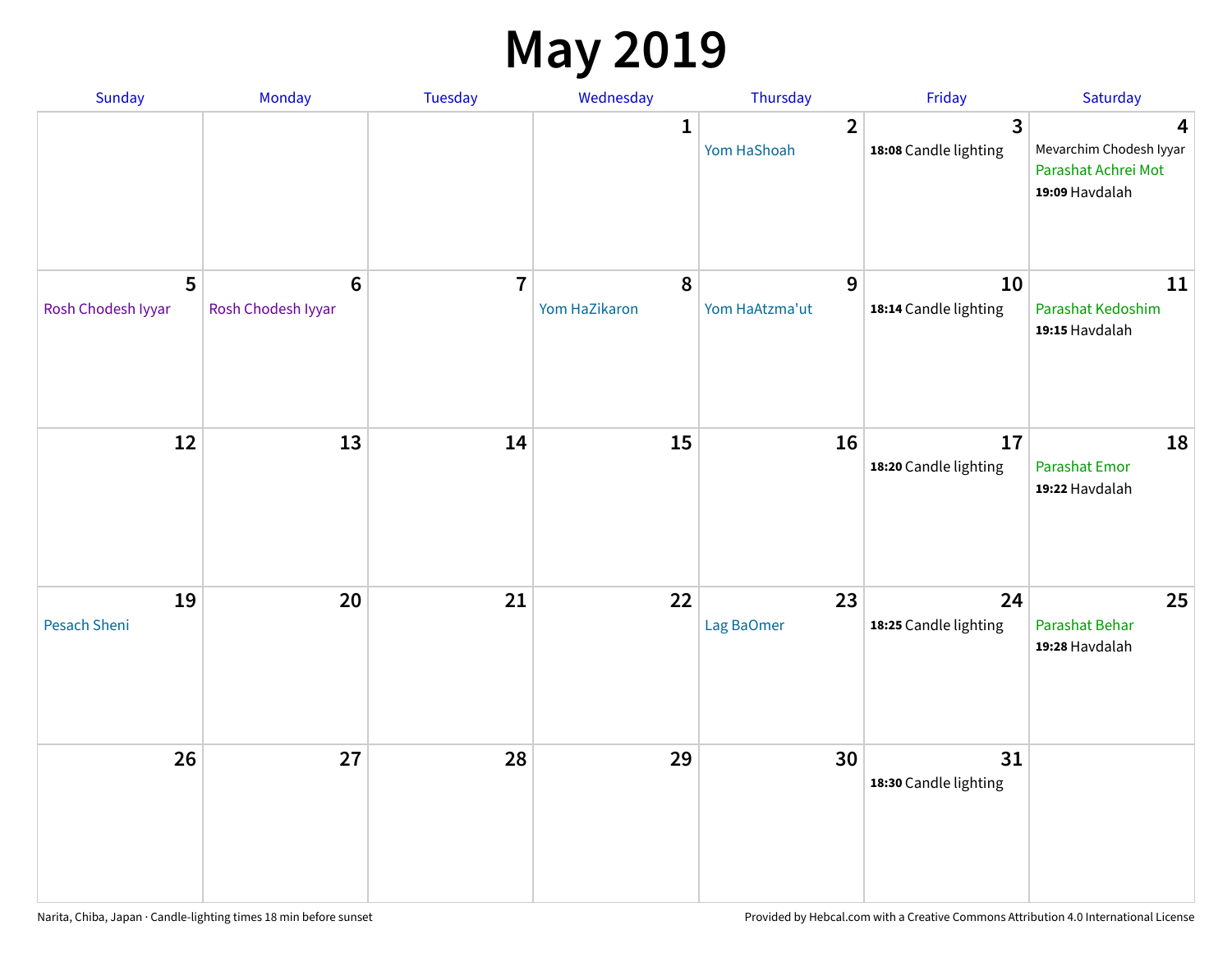#### **June 2019**

| Sunday                                         | Monday                                    | Tuesday                 | Wednesday | Thursday        | Friday                                  | Saturday                                                               |
|------------------------------------------------|-------------------------------------------|-------------------------|-----------|-----------------|-----------------------------------------|------------------------------------------------------------------------|
|                                                |                                           |                         |           |                 |                                         | 1<br>Mevarchim Chodesh Sivan<br>Parashat Bechukotai<br>19:33 Havdalah  |
| $\overline{2}$<br>Yom Yerushalayim             | $\mathbf{3}$                              | 4<br>Rosh Chodesh Sivan | 5         | $6\phantom{1}6$ | $\overline{7}$<br>18:34 Candle lighting | 8<br><b>Erev Shavuot</b><br>Parashat Bamidbar<br>19:38 Candle lighting |
| 9<br><b>Shavuot I</b><br>19:39 Candle lighting | 10<br><b>Shavuot II</b><br>19:39 Havdalah | 11                      | 12        | 13              | 14<br>18:37 Candle lighting             | 15<br><b>Parashat Nasso</b><br>19:42 Havdalah                          |
| 16                                             | 17                                        | 18                      | 19        | 20              | 21<br>18:40 Candle lighting             | 22<br>Parashat Beha'alotcha<br>19:44 Havdalah                          |
| 23                                             | 24                                        | 25                      | 26        | 27              | 28<br>18:40 Candle lighting             | 29<br>Mevarchim Chodesh Tamuz<br>Parashat Sh'lach<br>19:44 Havdalah    |
| 30                                             |                                           |                         |           |                 |                                         |                                                                        |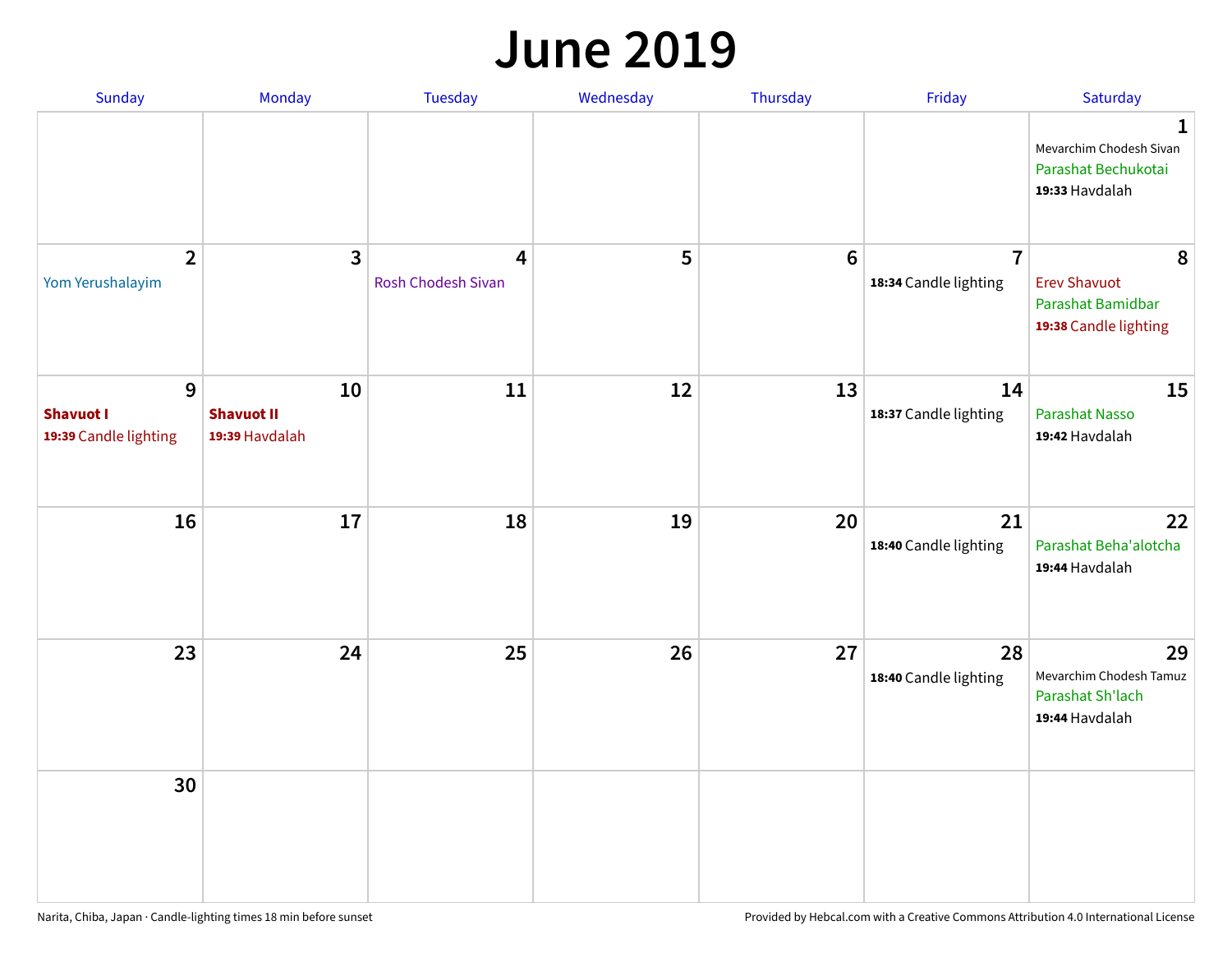# **July 2019**

| Sunday                                                           | Monday       | Tuesday        | Wednesday                                   | Thursday                             | Friday                      | Saturday                                                                |
|------------------------------------------------------------------|--------------|----------------|---------------------------------------------|--------------------------------------|-----------------------------|-------------------------------------------------------------------------|
|                                                                  | $\mathbf{1}$ | $\overline{2}$ | $\overline{3}$<br><b>Rosh Chodesh Tamuz</b> | $\overline{4}$<br>Rosh Chodesh Tamuz | 5<br>18:40 Candle lighting  | $6\phantom{1}6$<br>Parashat Korach<br>19:43 Havdalah                    |
| $\overline{7}$                                                   | 8            | $\overline{9}$ | 10                                          | 11                                   | 12<br>18:38 Candle lighting | 13<br><b>Parashat Chukat</b><br>19:41 Havdalah                          |
| 14                                                               | 15           | 16             | 17                                          | 18                                   | 19<br>18:35 Candle lighting | 20<br>Parashat Balak<br>19:36 Havdalah                                  |
| 21<br>03:08 Fast begins<br><b>Tzom Tammuz</b><br>19:27 Fast ends | 22           | 23             | 24                                          | 25                                   | 26<br>18:30 Candle lighting | 27<br>Mevarchim Chodesh Av<br><b>Parashat Pinchas</b><br>19:31 Havdalah |
| 28                                                               | 29           | 30             | 31                                          |                                      |                             |                                                                         |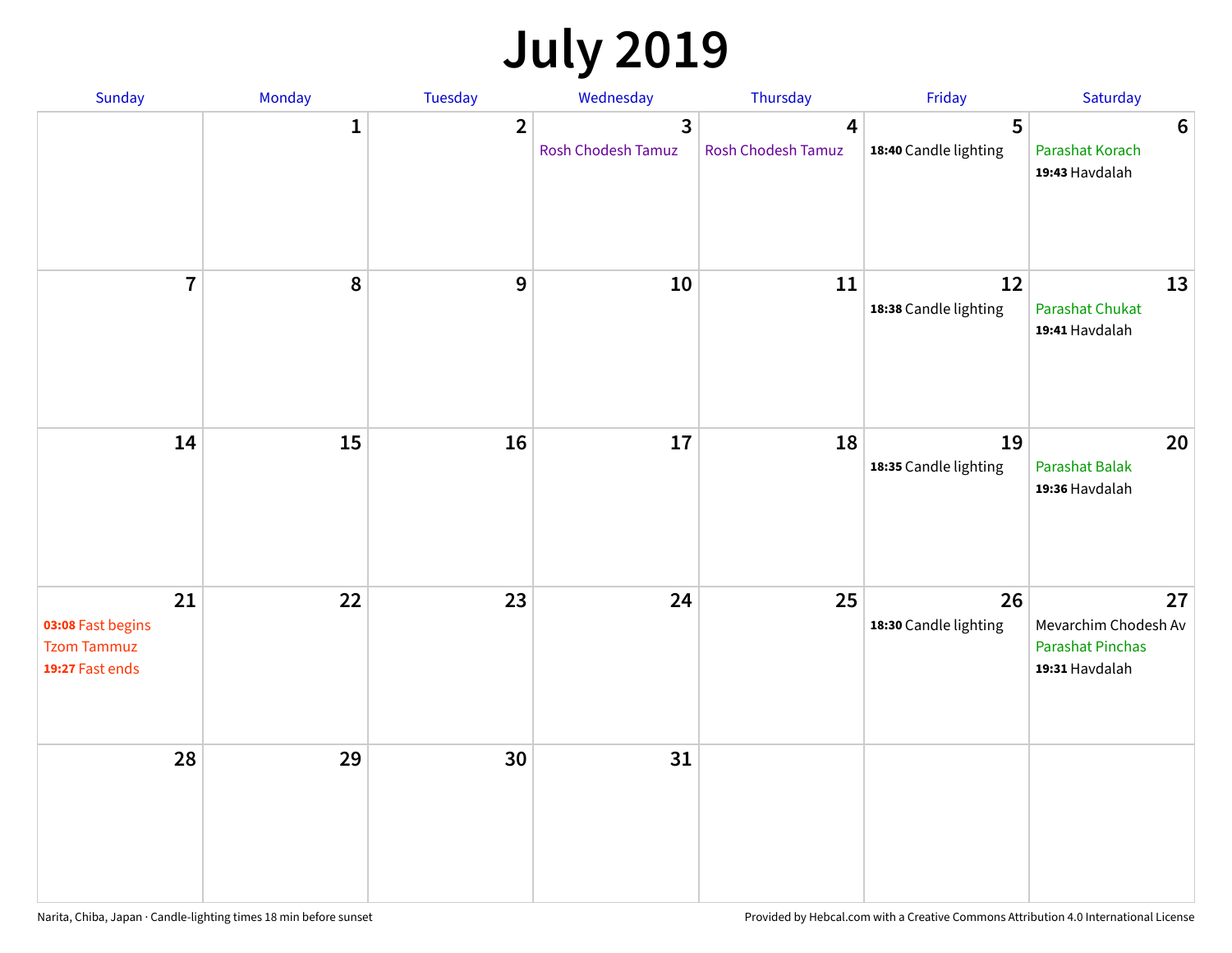# **August 2019**

| Sunday                                          | Monday | Tuesday         | Wednesday      | Thursday     | Friday                                                     | Saturday                                                                                                          |
|-------------------------------------------------|--------|-----------------|----------------|--------------|------------------------------------------------------------|-------------------------------------------------------------------------------------------------------------------|
|                                                 |        |                 |                | $\mathbf{1}$ | $\overline{2}$<br>Rosh Chodesh Av<br>18:24 Candle lighting | $\overline{3}$<br>Parashat Matot-Masei<br>19:24 Havdalah                                                          |
| $\overline{\mathbf{4}}$                         | 5      | $6\phantom{1}6$ | $\overline{7}$ | 8            | 9<br>18:18 Candle lighting                                 | 10<br><b>Shabbat Chazon</b><br>18:35 Fast begins<br>Erev Tish'a B'Av<br><b>Parashat Devarim</b><br>19:16 Havdalah |
| 11<br>Tish'a B'Av (observed)<br>19:07 Fast ends | 12     | 13              | 14             | 15           | 16<br>Tu B'Av<br>18:10 Candle lighting                     | 17<br><b>Shabbat Nachamu</b><br>Parashat Vaetchanan<br>19:07 Havdalah                                             |
| 18                                              | 19     | 20              | 21             | 22           | 23<br>18:01 Candle lighting                                | 24<br>Mevarchim Chodesh Elul<br><b>Parashat Eikev</b><br>18:58 Havdalah                                           |
| 25                                              | 26     | 27              | 28             | 29           | 30<br>17:52 Candle lighting                                | 31<br>Rosh Chodesh Elul<br>Parashat Re'eh<br>18:48 Havdalah                                                       |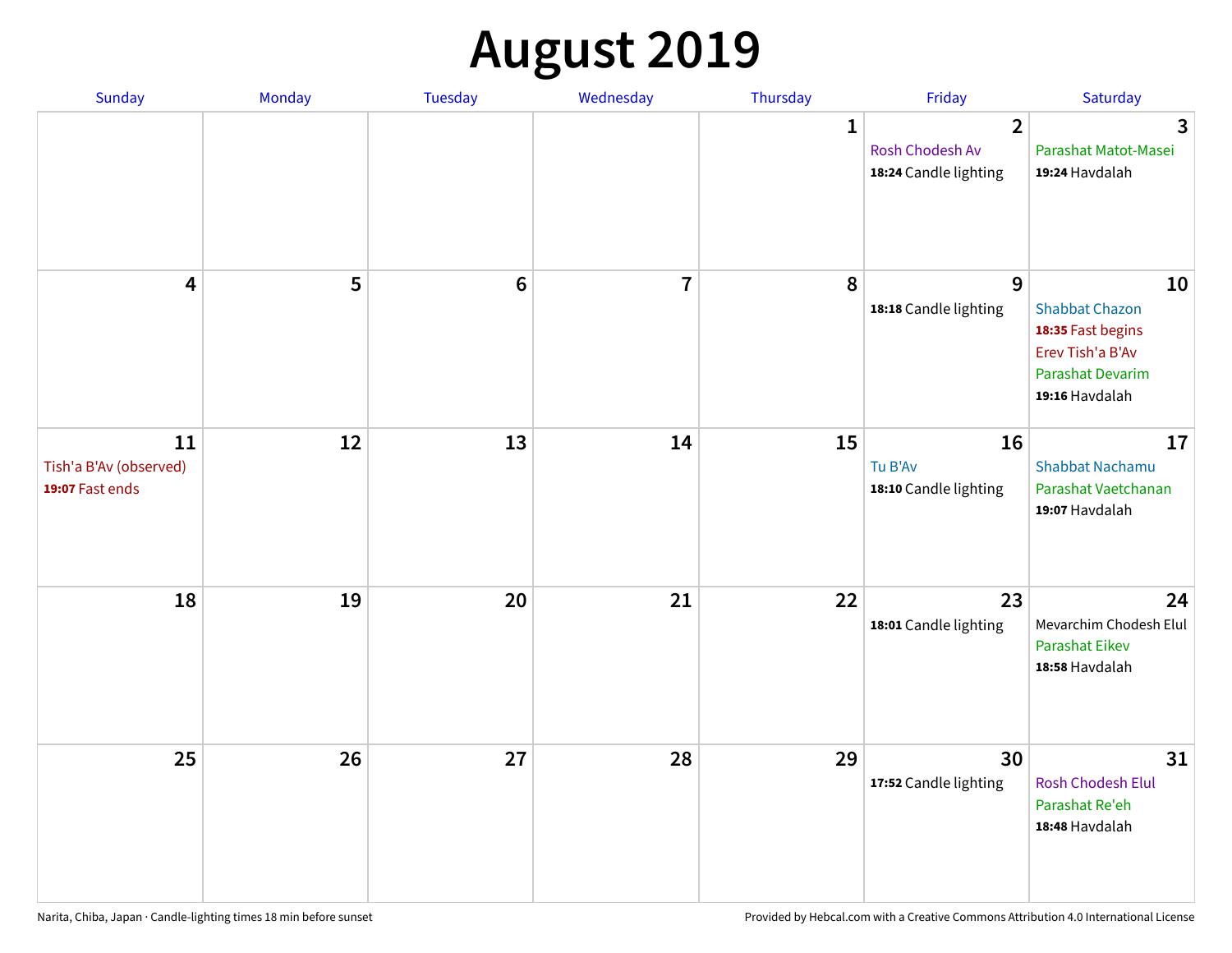## **September 2019**

| Sunday                                                  | Monday                                           | Tuesday | Wednesday | Thursday | Friday                           | Saturday                                                    |
|---------------------------------------------------------|--------------------------------------------------|---------|-----------|----------|----------------------------------|-------------------------------------------------------------|
| 1<br>Rosh Hashana LaBehemot<br><b>Rosh Chodesh Elul</b> | $\overline{2}$                                   | 3       | 4         | 5        | $\bf 6$<br>17:42 Candle lighting | $\overline{7}$<br><b>Parashat Shoftim</b><br>18:37 Havdalah |
| 8                                                       | 9                                                | 10      | 11        | 12       | 13<br>17:32 Candle lighting      | 14<br>Parashat Ki Teitzei<br>18:27 Havdalah                 |
| 15                                                      | 16                                               | 17      | 18        | 19       | 20<br>17:21 Candle lighting      | 21<br>Leil Selichot<br>Parashat Ki Tavo<br>18:16 Havdalah   |
| 22                                                      | 23                                               | 24      | 25        | 26       | 27<br>17:11 Candle lighting      | 28<br>Parashat Nitzavim<br>18:06 Havdalah                   |
| 29<br>Erev Rosh Hashana<br>17:08 Candle lighting        | 30<br>Rosh Hashana 5780<br>18:03 Candle lighting |         |           |          |                                  |                                                             |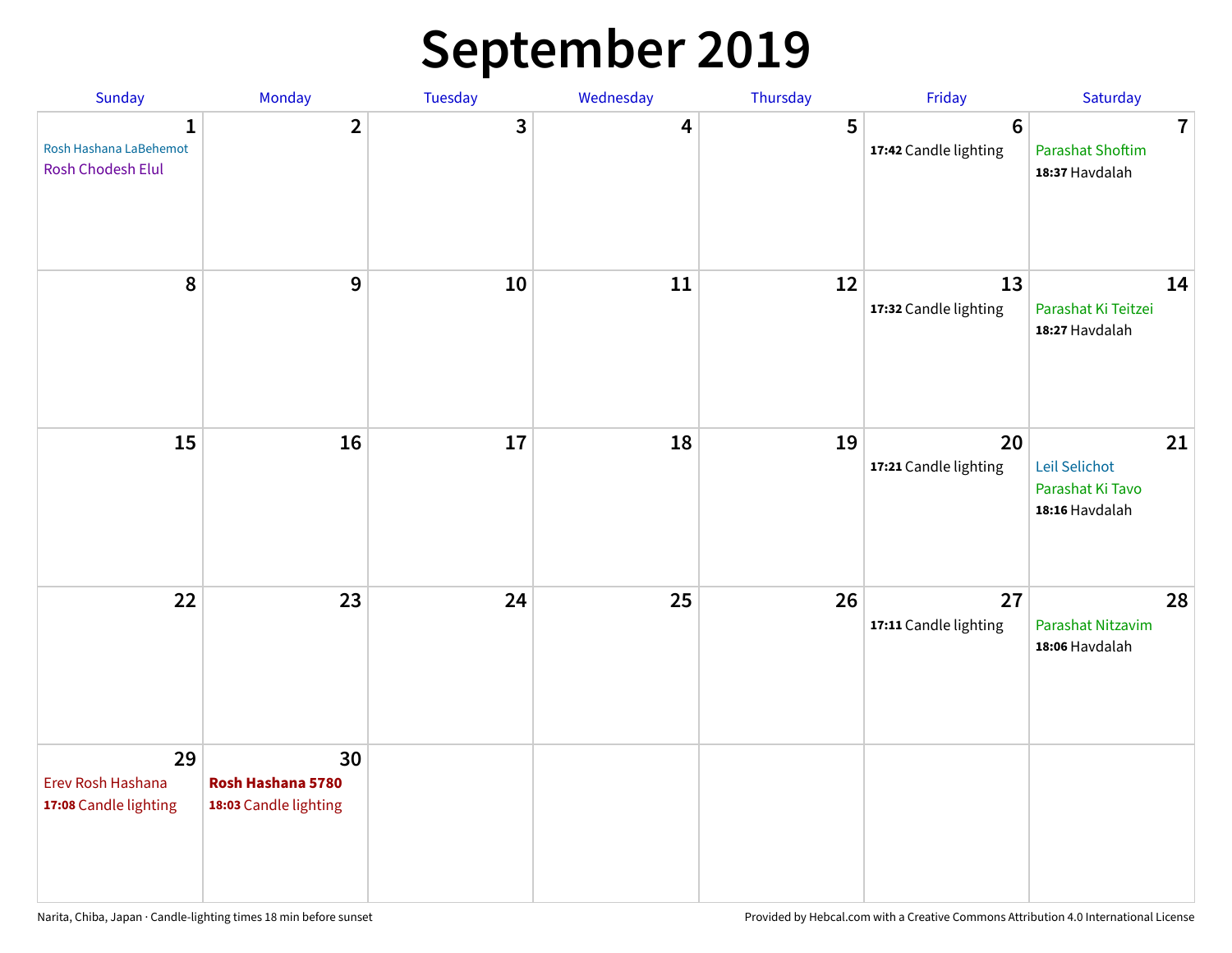## **October 2019**

| Sunday                                                   | <b>Monday</b>                                        | <b>Tuesday</b>                                           | Wednesday                                                                      | Thursday               | Friday                                         | Saturday                                                                       |
|----------------------------------------------------------|------------------------------------------------------|----------------------------------------------------------|--------------------------------------------------------------------------------|------------------------|------------------------------------------------|--------------------------------------------------------------------------------|
|                                                          |                                                      | $\mathbf{1}$<br><b>Rosh Hashana II</b><br>18:01 Havdalah | $\overline{2}$<br>04:19 Fast begins<br><b>Tzom Gedaliah</b><br>17:53 Fast ends | 3                      | $\overline{4}$<br>17:01 Candle lighting        | 5<br><b>Shabbat Shuva</b><br>Parashat Vayeilech<br>17:56 Havdalah              |
| $6\phantom{1}$                                           | $\overline{7}$                                       | 8<br><b>Erev Yom Kippur</b><br>16:55 Candle lighting     | 9<br><b>Yom Kippur</b><br>17:50 Havdalah                                       | 10                     | 11<br>16:51 Candle lighting                    | 12<br>Parashat Ha'Azinu<br>17:46 Havdalah                                      |
| 13<br><b>Erev Sukkot</b><br>16:48 Candle lighting        | 14<br>Sukkot I<br>17:44 Candle lighting              | 15<br><b>Sukkot II</b><br>17:42 Havdalah                 | 16<br>Sukkot III (CH"M)                                                        | 17<br>Sukkot IV (CH"M) | 18<br>Sukkot V (CH"M)<br>16:42 Candle lighting | 19<br>Sukkot VI (CH"M)<br>17:37 Havdalah                                       |
| 20<br>Sukkot VII (Hoshana Raba)<br>16:39 Candle lighting | 21<br><b>Shmini Atzeret</b><br>17:35 Candle lighting | 22<br><b>Simchat Torah</b><br>17:34 Havdalah             | 23                                                                             | 24                     | 25<br>16:33 Candle lighting                    | 26<br>Mevarchim Chodesh Cheshvan<br><b>Parashat Bereshit</b><br>17:29 Havdalah |
| 27                                                       | 28                                                   | 29<br>Rosh Chodesh Cheshvan                              | 30<br>Rosh Chodesh Cheshvan                                                    | 31                     |                                                |                                                                                |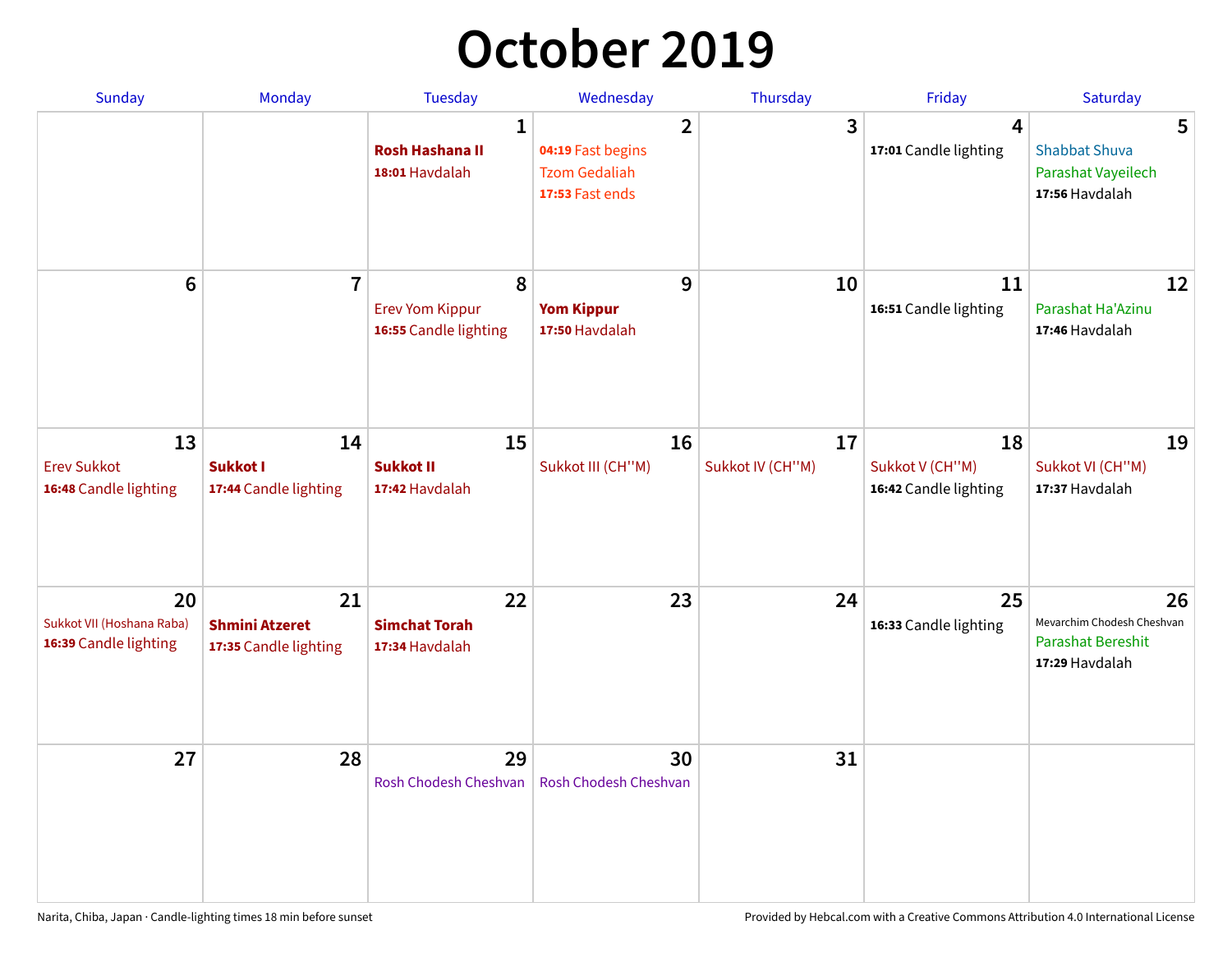#### **November 2019**

| Sunday | Monday                  | <b>Tuesday</b>                      | Wednesday       | Thursday                  | Friday                                                    | Saturday                                                                 |
|--------|-------------------------|-------------------------------------|-----------------|---------------------------|-----------------------------------------------------------|--------------------------------------------------------------------------|
|        |                         |                                     |                 |                           | $\mathbf{1}$<br>16:26 Candle lighting                     | $\overline{2}$<br><b>Parashat Noach</b><br>17:22 Havdalah                |
| 3      | $\overline{\mathbf{4}}$ | 5<br>Yom HaAliyah School Observance | $6\phantom{1}6$ | $\overline{7}$            | 8<br>16:19 Candle lighting                                | 9<br>Parashat Lech-Lecha<br>17:16 Havdalah                               |
| 10     | 11                      | 12                                  | 13              | 14                        | 15<br>16:14 Candle lighting                               | 16<br>Parashat Vayera<br>17:12 Havdalah                                  |
| 17     | 18                      | 19                                  | 20              | 21                        | 22<br>16:10 Candle lighting                               | 23<br>Mevarchim Chodesh Kislev<br>Parashat Chayei Sara<br>17:08 Havdalah |
| 24     | 25                      | 26                                  | 27<br>Sigd      | 28<br>Rosh Chodesh Kislev | 29<br><b>Rosh Chodesh Kislev</b><br>16:07 Candle lighting | 30<br><b>Parashat Toldot</b><br>17:07 Havdalah                           |